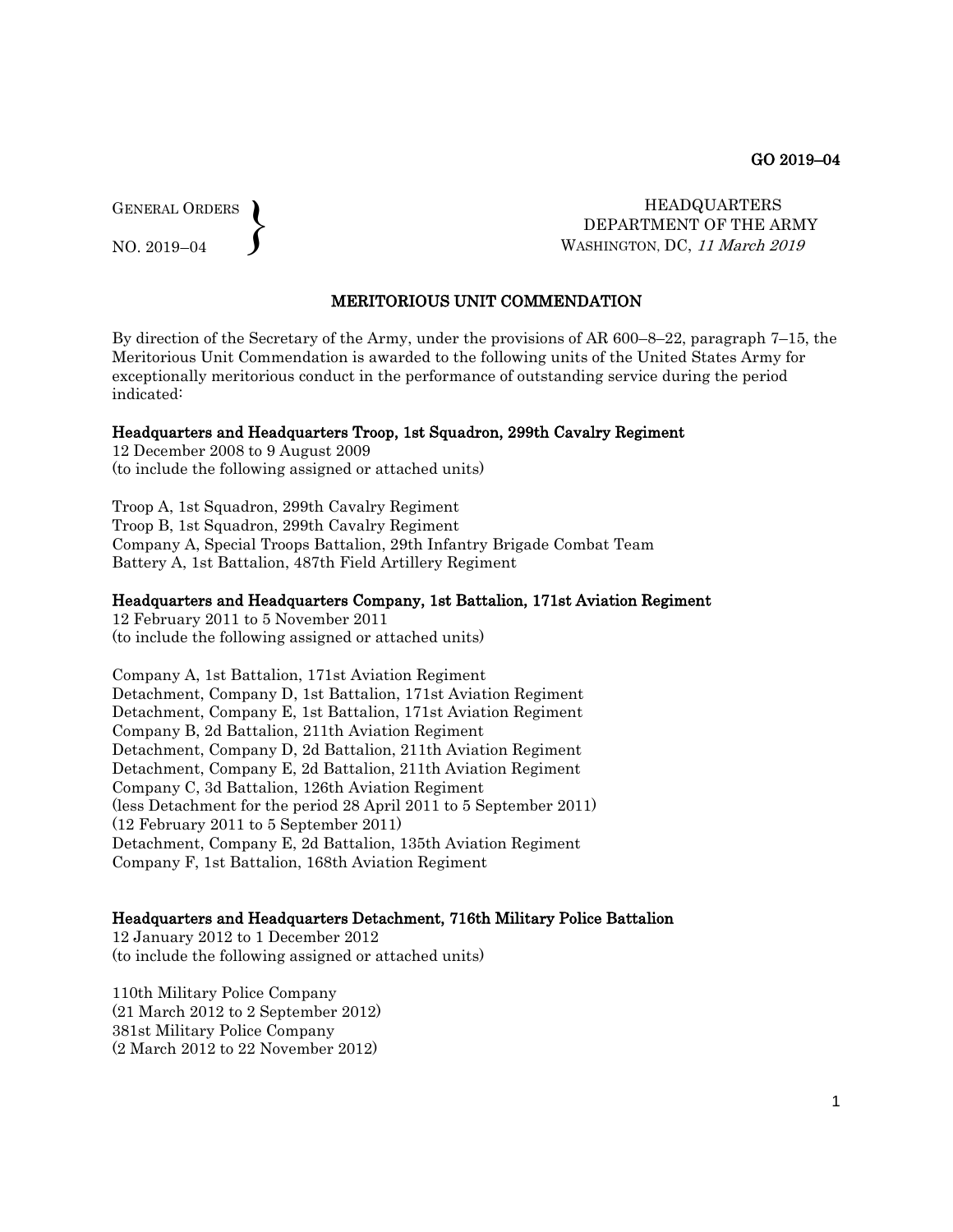# GO 2019–04

549th Military Police Company (12 January 2012 to 1 December 2012)

## Headquarters and Headquarters Company, 84th Engineer Battalion

12 November 2008 to 11 November 2009 (to include the following assigned or attached units)

Support Company, 84th Engineer Battalion 26th Engineer Detachment 142d Engineer Detachment 523d Engineer Company 591st Engineer Company 643d Engineer Company

# Headquarters and Headquarters Company, 2d Battalion, 327th Infantry Regiment

12 October 2010 to 29 April 2011 (to include the following assigned or attached units)

Company A, 2d Battalion, 327th Infantry Regiment Company B, 2d Battalion, 327th Infantry Regiment Company C, 2d Battalion, 327th Infantry Regiment Company D, 2d Battalion, 327th Infantry Regiment Company F, 426th Support Battalion Company B, 1st Battalion, 327th Infantry Regiment Detachment, 744th Ordnance Company Detachment 3, 319th Psychological Operations Company Company C, 321st Military Intelligence Battalion United States Air Force Tactical Air Control Party, Joint Terminal Attack Controller Detachment, 64th Military Police Company Kunar Provincial Reconstruction Team (Provisional) (19 October 2010 to 29 April 2011) 734th Agribusiness Development Team (Provisional)

### Headquarters and Headquarters Company, 1st Battalion, 303d Armor

13 March 2004 to 1 October 2004 (to include the following assigned or attached units)

Company A, 1st Battalion, 303d Armor Company B, 1st Battalion, 303d Armor Company C, 1st Battalion, 303d Armor

# Headquarters and Headquarters Troop, Support Squadron, 2d Cavalry Regiment

14 August 2007 to 20 October 2008 (to include the following assigned or attached units)

Troop A, Support Squadron, 2d Cavalry Regiment Troop B, Support Squadron, 2d Cavalry Regiment Troop C, Support Squadron, 2d Cavalry Regiment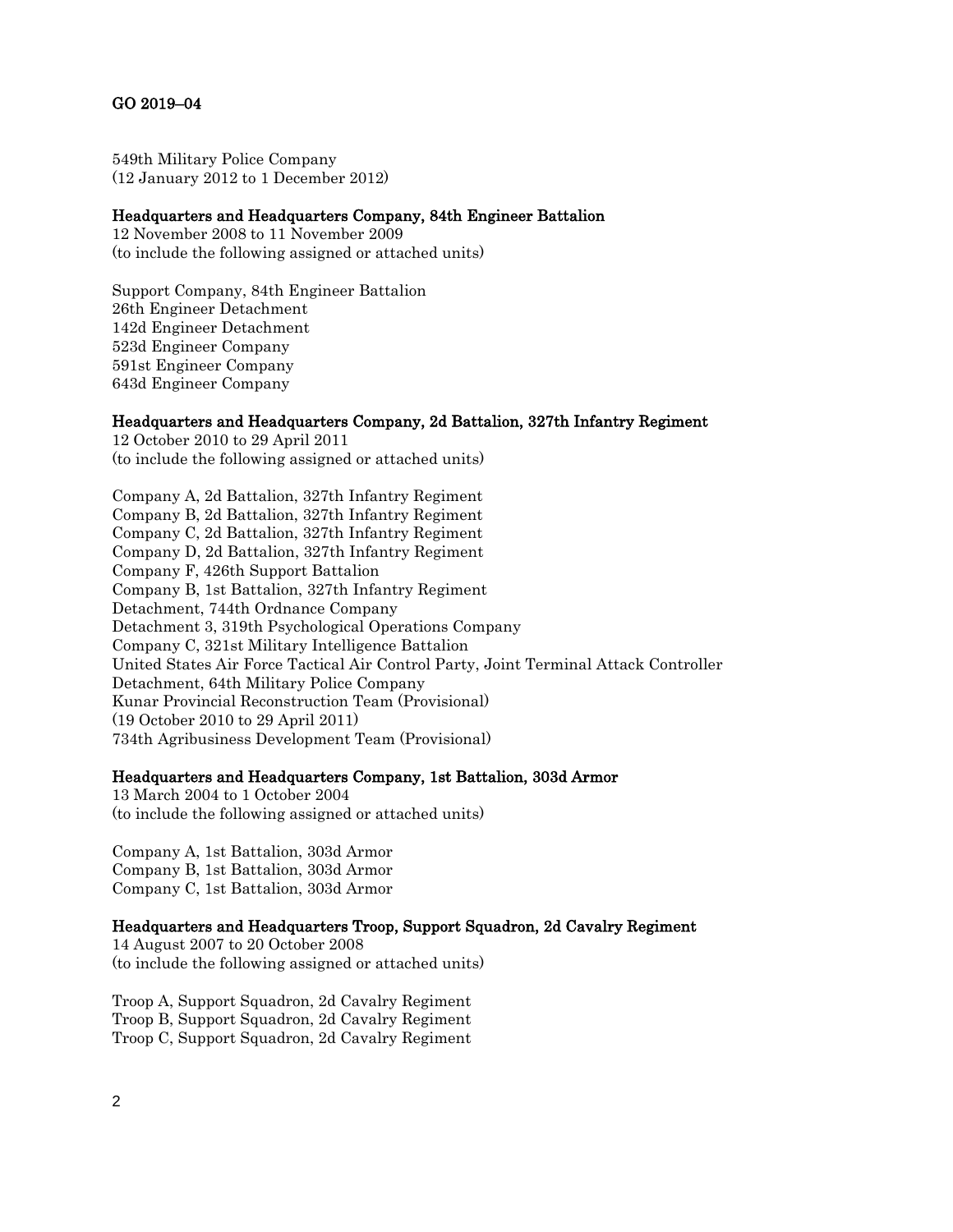### Headquarters and Headquarters Company, 1st Battalion, 2d Aviation Regiment

14 February 2012 to 5 January 2013 (to include the following assigned or attached units)

Company B, 1st Battalion, 2d Aviation Regiment Company D (less Detachment), 1st Battalion, 2d Aviation Regiment Company E, 1st Battalion, 2d Aviation Regiment Company A, 1st Battalion, 285th Aviation Regiment (4 July 2012 to 5 January 2013) Company B, 2d Battalion, 25th Aviation Regiment Detachment, Company C, 3d Battalion, 25th Aviation Regiment (14 February 2012 to 5 December 2012)

### Headquarters and Headquarters Troop, 11th Armored Cavalry Regiment

14 January 2005 to 30 December 2005 (to include the following assigned or attached units)

401st Civil Affairs Battalion (less Company B) (12 June 2005 to 30 December 2005) 426th Civil Affairs Battalion (less Detachment) (14 January 2005 to 24 July 2005) 55th Signal Company (14 January 2005 to 30 December 2005) 133d Chaplain Detachment (14 January 2005 to 4 October 2005) 366th Public Affairs Detachment (14 January 2005 to 11 December 2005) Detachment, Headquarters and Headquarters Battery, 2d Battalion, 180th Field Artillery Regiment (14 January 2005 to 15 December 2005) Detachment, Headquarters and Headquarters Company, 1st Battalion, 107th Cavalry Regiment (14 January 2005 to 10 December 2005)

#### Headquarters, 58th Infantry Brigade Combat Team

14 June 2007 to 20 April 2008 (to include the following assigned or attached units)

506th Military Police Detachment (23 July 2007 to 20 April 2008)

### Detachment, Headquarters and Headquarters Detachment, 647th Support Group

14 March 2014 to 8 December 2014 (to include the following assigned or attached units)

Detachment, 23d Military Police Company (16 April 2014 to 8 December 2014)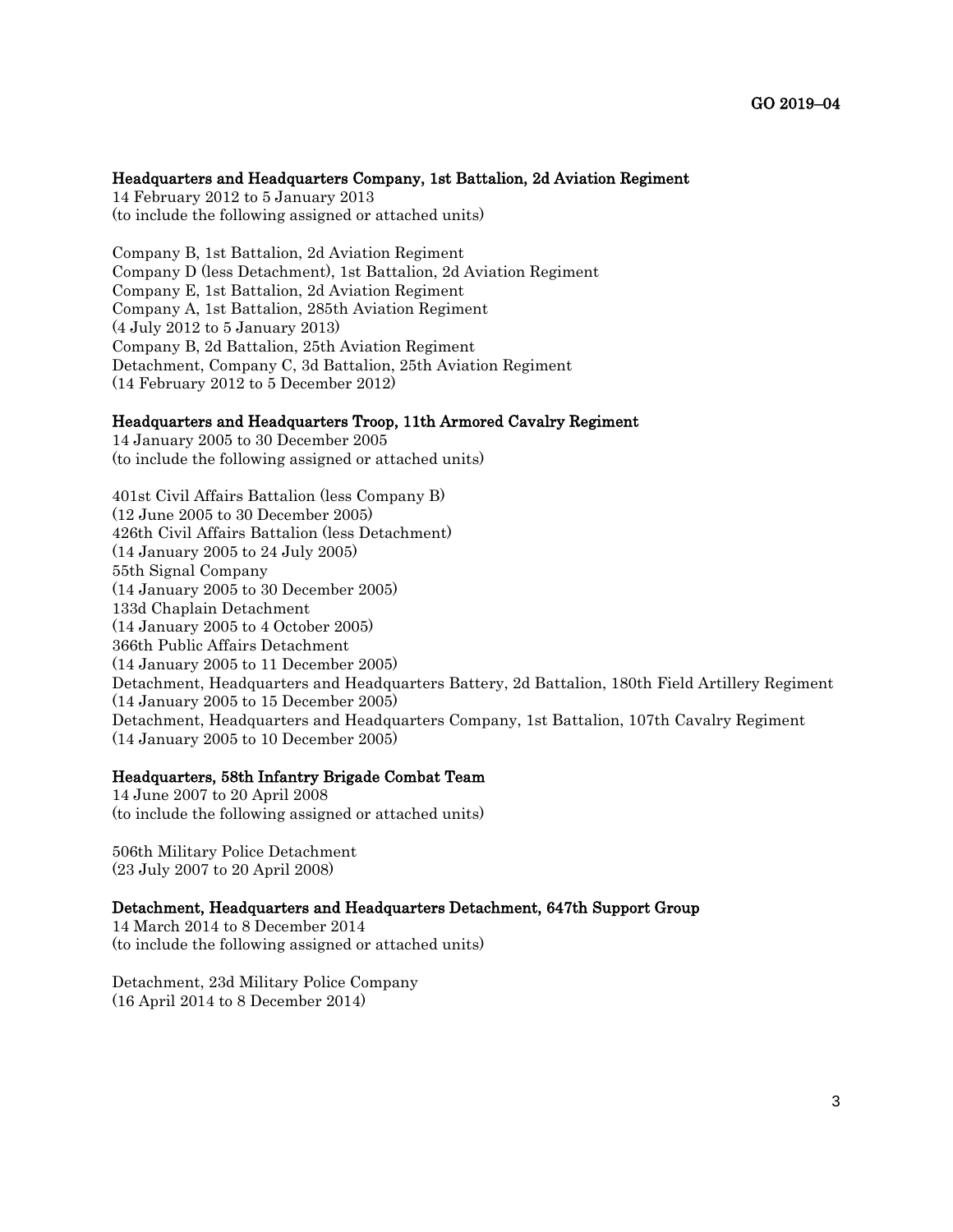#### Headquarters and Headquarters Company, 710th Support Battalion

14 November 2013 to 15 July 2014 (to include the following assigned or attached units)

Detachment, Company A, 710th Support Battalion Detachment, Company B, 710th Support Battalion Detachment, Company C, 710th Support Battalion Detachment, 710th Support Battalion [Security Force Assistance Advisory Team, Team 8 (Afghan National Security Forces) (Provisional)]

## Headquarters and Headquarters Battery, 2d Battalion, 12th Field Artillery Regiment

15 April 2007 to 15 June 2008 (to include the following assigned or attached units)

Battery A, 2d Battalion, 12th Field Artillery Regiment Battery B, 2d Battalion, 12th Field Artillery Regiment Battery C, 2d Battalion, 12th Field Artillery Regiment

#### Headquarters and Headquarters Detachment, 6th Transportation Battalion

15 April 2011 to 15 April 2012 (to include the following assigned or attached units)

51st Transportation Company (15 April 2011 to 18 February 2012) 416th Transportation Company (15 April 2011 to 20 October 2011) 206th Transportation Company (10 August 2011 to 15 April 2012) 1644th Transportation Company (17 August 2011 to 15 April 2012) 513th Transportation Company (15 September 2011 to 15 April 2012)

### 306th Military Intelligence Battalion

15 April 2015 to 14 April 2016 (to include the following assigned or attached units)

Company A, 319th Military Intelligence Battalion Company B, 319th Military Intelligence Battalion Headquarters, Headquarters and Service Company, 15th Military Intelligence Battalion Company A, 303d Military Intelligence Battalion Company B, 303d Military Intelligence Battalion Company A, 224th Military Intelligence Battalion Company C, 204th Military Intelligence Battalion Company B, 229th Aviation Regiment